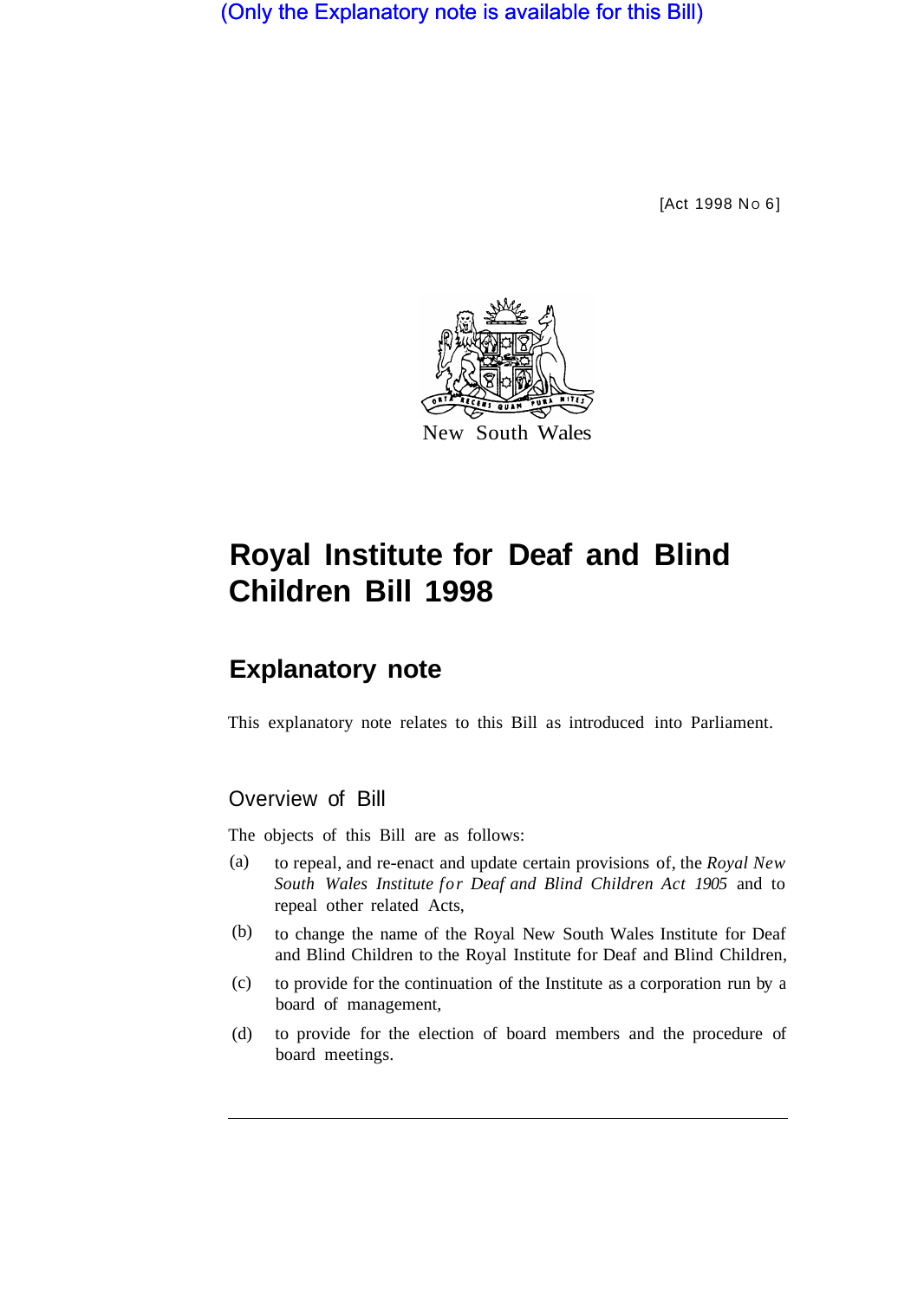Royal Institute for Deaf and Blind Children Bill 1998 [Act 1998 No 6]

Explanatory note

## Outline of provisions

#### **Part 1 Preliminary**

**Clause 1** sets out the name (also called the short title) of the proposed Act.

**Clause 2** provides for the commencement of the proposed Act on a day to be appointed by proclamation.

**Clause 3** defines certain words and expressions used in the proposed Act.

#### **Part 2 Royal Institute for Deaf and Blind Children**

**Clause 4** provides for the continuation of the Royal New South Wales Institute for Deaf and Blind Children established under the 1905 Act as a body corporate with the name Royal Institute for Deaf and Blind Children on the repeal of the 1905 Act.

**Clause 5** provides that the Institute is not, and does not represent, the Crown.

**Clause 6** sets out the principal object of the Institute. This is the advancement in life to the greatest extent practicable of deaf and blind children. The Institute is not to carry out its activities for the purpose of private gain.

**Clause 7** provides that the members of the Institute are those persons who are admitted to membership in accordance with the by-laws. A register of members, containing details as prescribed by the by-laws, is to be kept by the Institute.

**Clause 8** provides that the Board is to call an annual general meeting of the Institute as soon as practicable after the completion of the financial year of the Institute. The financial year of the Institute is determined in accordance with clause 17. The Institute is to elect the Board at the annual general meeting. The quorum for the annual general meeting is 10 members.

**Clause 9** provides that either the Board or the members can call a special meeting subject to certain requirements.

#### **Part 3 The Board**

**Clause 10** provides that the Board is to consist of no more than 15 directors who are members of the Institute. The Board is to have control of the Institute's affairs subject to any by-laws. Clause 10 also gives effect to Schedules 1 and 2 which contain provisions relating to the directors and procedure of the Board.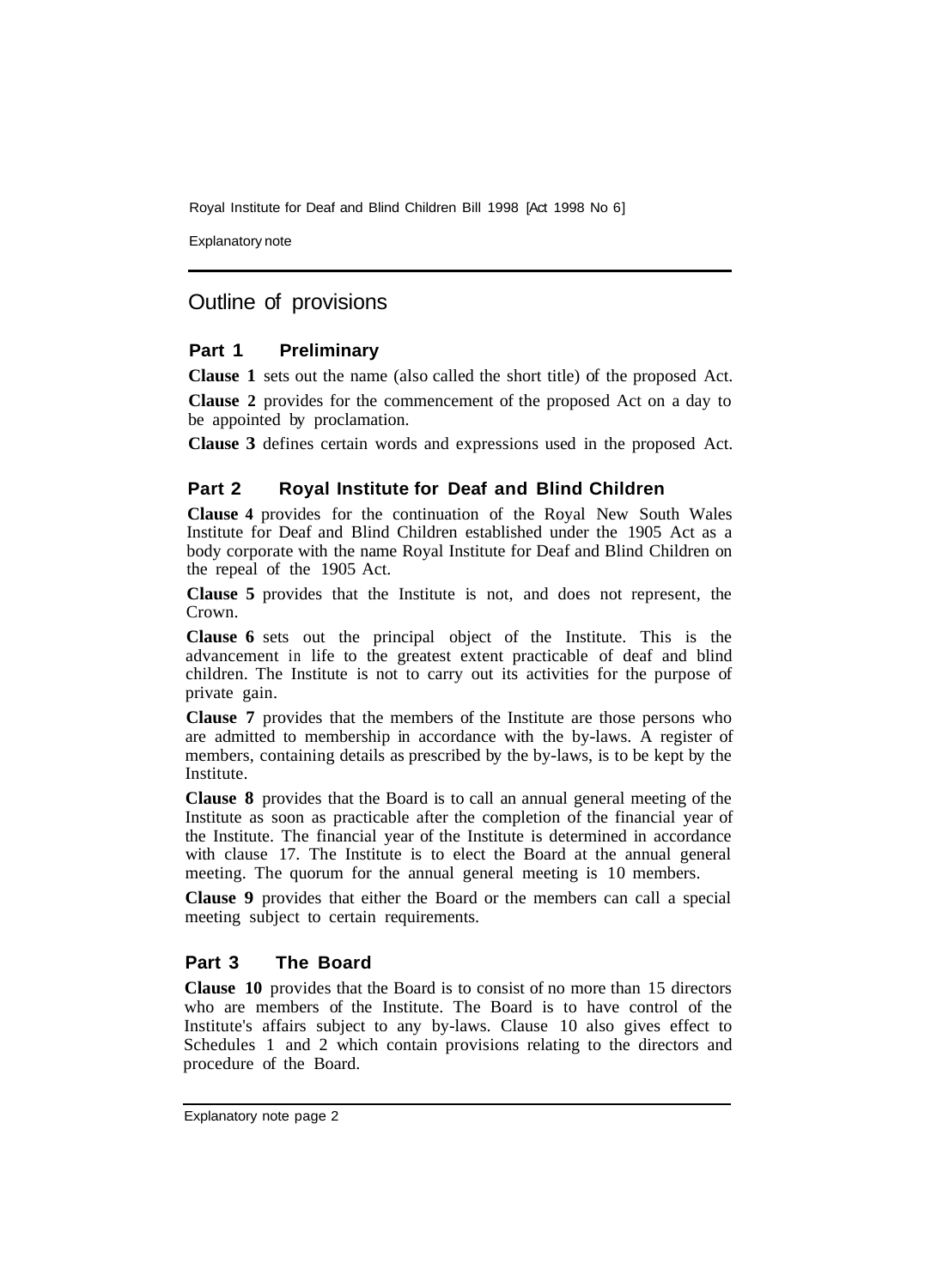Royal Institute for Deaf and Blind Children Bill 1998 [Act 1998 No 6]

Explanatory note

**Clause 11** provides that the Board can delegate any of its functions (other than the power of delegation) to an authorised person. A delegate may subdelegate to an authorised person if the Board has given its written consent. *Authorised person* is defined as a member of the staff of the Institute, or any other person or persons within a class of persons prescribed by the by-laws.

**Clause 12** describes the investment powers of the Board.

**Clause 13** provides that a person who, in good faith, exercises a duty of that person's office is to be indemnified against any expenses or liabilities incurred in relation to exercising that duty, including any legal costs and disbursements. The Board may take out insurance to cover such liabilities.

**Clause 14** provides for the establishment of committees and subcommittees by the Board for the purpose of assisting the Board in exercising its functions.

#### **Part 4 Property of Institute**

**Clause 15** provides that the Institute has the power to deal with property in accordance with its objects.

**Clause 16** enables the Institute to accept gifts for the purposes of the Act and to carry out any conditions attached to the gifts.

#### **Part 5 Miscellaneous**

**Clause 17** states that the financial year for the Institute is the year commencing 1 July, or as prescribed by the by-laws.

**Clause 18** provides that Part 5.7 of the *Corporations Law* applies to the winding up of the Institute, subject to certain adaptations.

**Clause 19** provides that the Board may make by-laws for the purposes of the proposed Act.

**Clause 20** empowers the making of regulations for the purposes of the proposed Act.

**Clause 21** repeals certain Acts.

**Clause 22** gives effect to Schedule 3 which contains savings and transitional provisions.